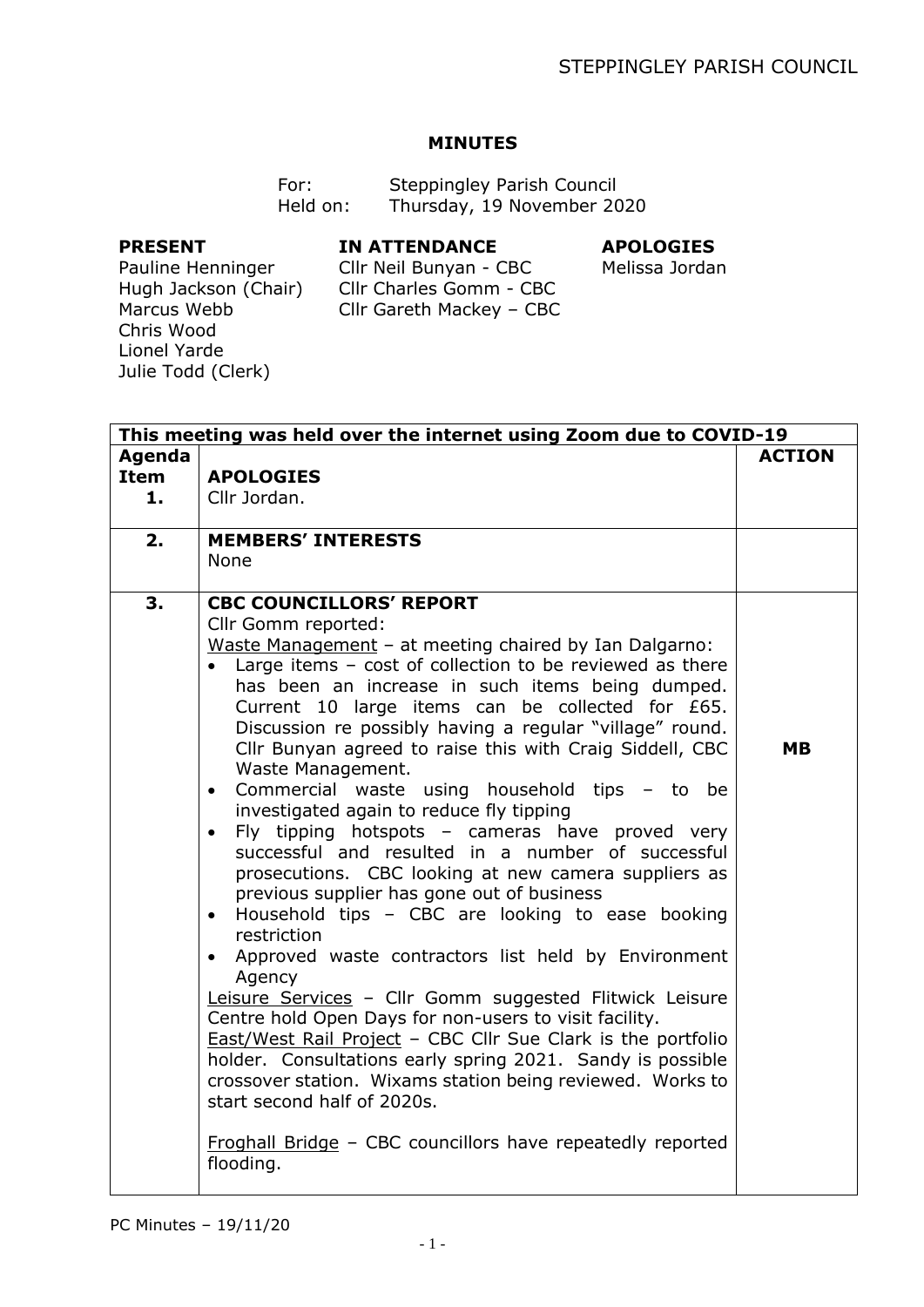|    | Froghall Road Footpath - will be closed for 3 weeks from<br>23/11/20 for refurbishment and new signage.<br>$Fix$ My Street - will be the new CBC highways portal which<br>will be going live end of November.<br>CB/20/02325/FUL The Drovers CBC councillors confirmed no                                                                                                                                                                                                                                                                                                                                                                                                                                                                                                                                                                                                                                                                                                                                                                                     |                        |
|----|---------------------------------------------------------------------------------------------------------------------------------------------------------------------------------------------------------------------------------------------------------------------------------------------------------------------------------------------------------------------------------------------------------------------------------------------------------------------------------------------------------------------------------------------------------------------------------------------------------------------------------------------------------------------------------------------------------------------------------------------------------------------------------------------------------------------------------------------------------------------------------------------------------------------------------------------------------------------------------------------------------------------------------------------------------------|------------------------|
|    | decision to date and have requested CBC Planning to keep<br>them informed.<br>Fordfield Road Crematorium - has been withdrawn from DMC<br>meeting on 25/11/20. Cllr Gomm has asked Kevin Collins,<br>CBC for reason. Cllr Henninger to send update to village.<br>Remembrance Sunday - all 3 CBC councillors stated it had<br>been an honour to lay wreath at Steppingley service and                                                                                                                                                                                                                                                                                                                                                                                                                                                                                                                                                                                                                                                                         | <b>PH</b><br><b>MW</b> |
|    | asked for thanks to be passed on to Steppingley PCC.                                                                                                                                                                                                                                                                                                                                                                                                                                                                                                                                                                                                                                                                                                                                                                                                                                                                                                                                                                                                          |                        |
| 4. | MINUTES OF 8 OCTOBER 2020 MEETINGS<br>Approved and duly signed.                                                                                                                                                                                                                                                                                                                                                                                                                                                                                                                                                                                                                                                                                                                                                                                                                                                                                                                                                                                               |                        |
| 5. | <b>MATTERS ARISING</b><br>To be covered in reports.                                                                                                                                                                                                                                                                                                                                                                                                                                                                                                                                                                                                                                                                                                                                                                                                                                                                                                                                                                                                           |                        |
| 6. | <b>REPORTS</b><br>a) Planning<br>CB/20/04187/FULL - 1 Park Farm Cottages - the Parish<br>Council agreed in principal to the proposed replacement of<br>the conservatory with a side extension however felt<br>application was unsympathetic with the mid $19th$ century<br>building and the roof pitch should match that of the main<br>building and windows should be leaded lights.                                                                                                                                                                                                                                                                                                                                                                                                                                                                                                                                                                                                                                                                         | <b>HJ</b>              |
|    | b) Highways<br>Cllr Wood had attended a highways meeting with Flitwick<br>Town Council however there was no representative from<br>CBC.<br>Speed Cameras - CBC have reservations re permanent<br>cameras however are supportive of a portable camera and<br>would need to approve positions. The camera would need<br>to be battery powered (approx. life $=$ 45,000 vehicle<br>movements) - batteries would be rechargeable. Data<br>downloaded using Bluetooth. For maximum effectiveness,<br>camera to be moved every month between Eversholt and<br>Flitwick Roads. A reduction from 38 mph to 28 mph has<br>been recorded by a Gloucestershire village. Cost including<br>2 batteries £3,218 inc VAT. It was unanimously agreed to<br>go ahead and CW would obtain 2 further quotes. The 3<br>quotes would then be circulated by email to councillors for<br>decision before next meeting in January 2021.<br>Highway Issues - have been reported by Cllr Wood.<br>Church End Gulley - to be reported.<br>c) Footpaths, P3, Hedges, Trees & Conservation | <b>CW</b><br><b>CW</b> |
|    | Cllr Yarde reported:                                                                                                                                                                                                                                                                                                                                                                                                                                                                                                                                                                                                                                                                                                                                                                                                                                                                                                                                                                                                                                          |                        |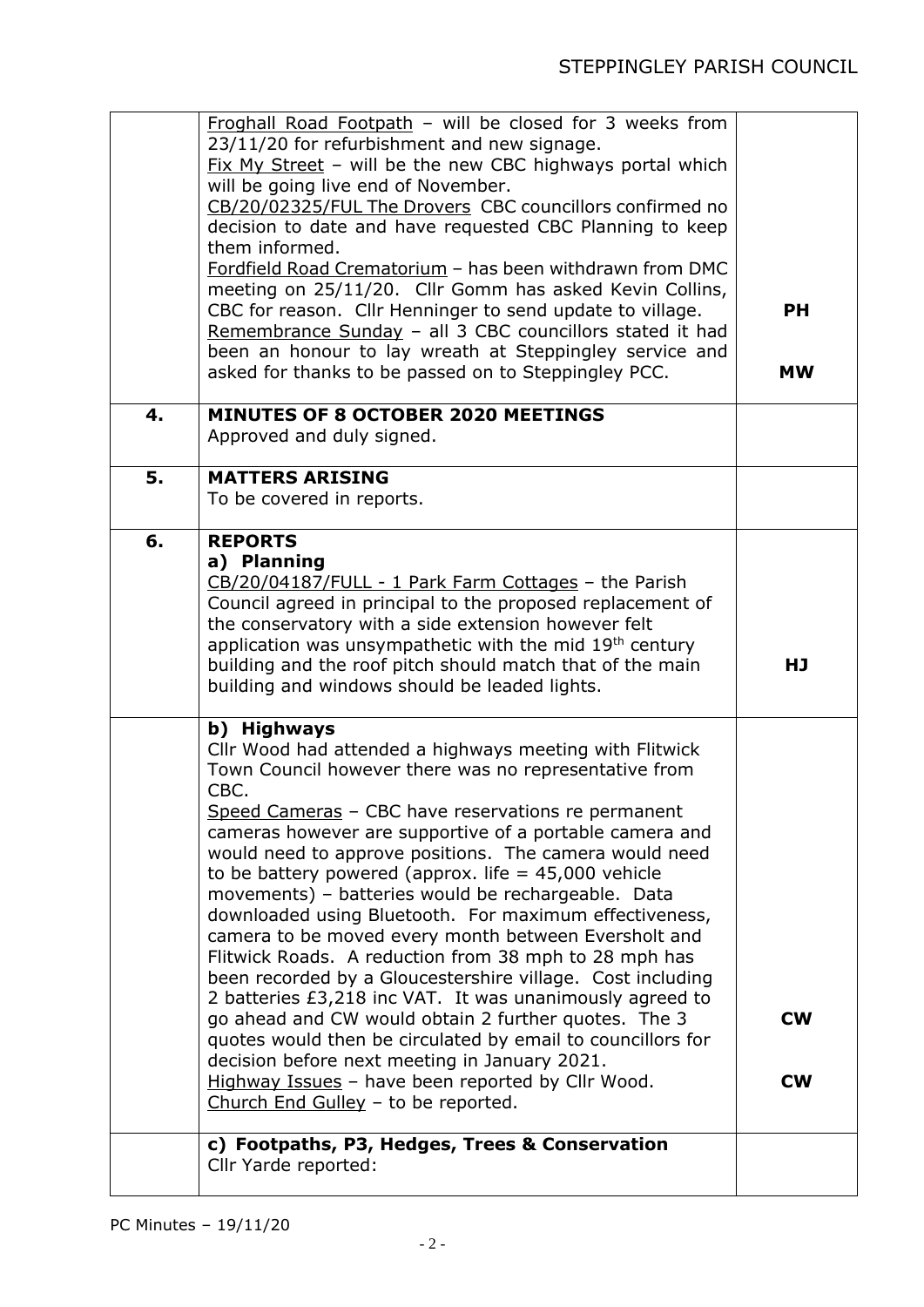|    | Recreation Ground - road hedge has been cut and will ask<br>Phil Hynes for invoice. Hedge by pavilion will be cut<br>shortly. Rubbish has been burnt.<br>New Hedge by Rectory Road Bungalows - following<br>meeting with Claire Wardle, CBC Countryside Officer, 3<br>suppliers were recommended for hedge plants. Farm<br>Forestry could supply all the plants at a cost of $£224 + VAT$<br>with delivery early December. Cheque has been raised and<br>sent.<br>Recreation Ground New Fencing - a resident has raised<br>issue of increased number of rabbits in garden since the<br>erection of the new fence. Cllrs Yarde and Wood to<br>investigate when planting new hedge.<br>Tree Survey - to be carried out in Autumn 2021. | LY/CW     |
|----|--------------------------------------------------------------------------------------------------------------------------------------------------------------------------------------------------------------------------------------------------------------------------------------------------------------------------------------------------------------------------------------------------------------------------------------------------------------------------------------------------------------------------------------------------------------------------------------------------------------------------------------------------------------------------------------------------------------------------------------|-----------|
|    | d) SVA<br>No report submitted. Cllr Yarde to check guttering.                                                                                                                                                                                                                                                                                                                                                                                                                                                                                                                                                                                                                                                                        | <b>LY</b> |
|    | e) Recreation Ground<br>Play Equipment - picnic bench, gameboard and goal wall to<br>be delivered on 23/11/20.<br>ROSPA Inspection - it was agreed to commission a report.                                                                                                                                                                                                                                                                                                                                                                                                                                                                                                                                                           | <b>MW</b> |
|    | f) Steppingley Profile<br>Nothing to report.                                                                                                                                                                                                                                                                                                                                                                                                                                                                                                                                                                                                                                                                                         |           |
|    | g) Communications<br>Cllr Henninger reported that the Whatsapp groups are<br>working well.                                                                                                                                                                                                                                                                                                                                                                                                                                                                                                                                                                                                                                           |           |
|    | h) Finance<br>Finance spreadsheet was circulated prior to the meeting.<br>Balances:<br>Current Account: £2,834.03<br>Reserve Account: £6,453.57                                                                                                                                                                                                                                                                                                                                                                                                                                                                                                                                                                                      |           |
|    | CBC Councillors Grant payment of £2,750 has been credited<br>to current account.                                                                                                                                                                                                                                                                                                                                                                                                                                                                                                                                                                                                                                                     |           |
|    | 2021/22 Precept - deadline 18/01/21.                                                                                                                                                                                                                                                                                                                                                                                                                                                                                                                                                                                                                                                                                                 |           |
| 8. | <b>CORRESPONDENCE</b><br>Distributed by email.                                                                                                                                                                                                                                                                                                                                                                                                                                                                                                                                                                                                                                                                                       |           |
| 9. | <b>ANY OTHER BUSINESS</b><br>St Lawrence's Church - cherry tree and American oak in<br>churchyard are in need of attention. This has been referred<br>to Claire Wardle, CBC Countryside Officer as CBC have<br>responsibility. Currently, replastering inside the church.<br>Work should be finished by Christmas.<br>Off Road Vehicles - it was agreed there has been an<br>increase in these vehicles.                                                                                                                                                                                                                                                                                                                             |           |